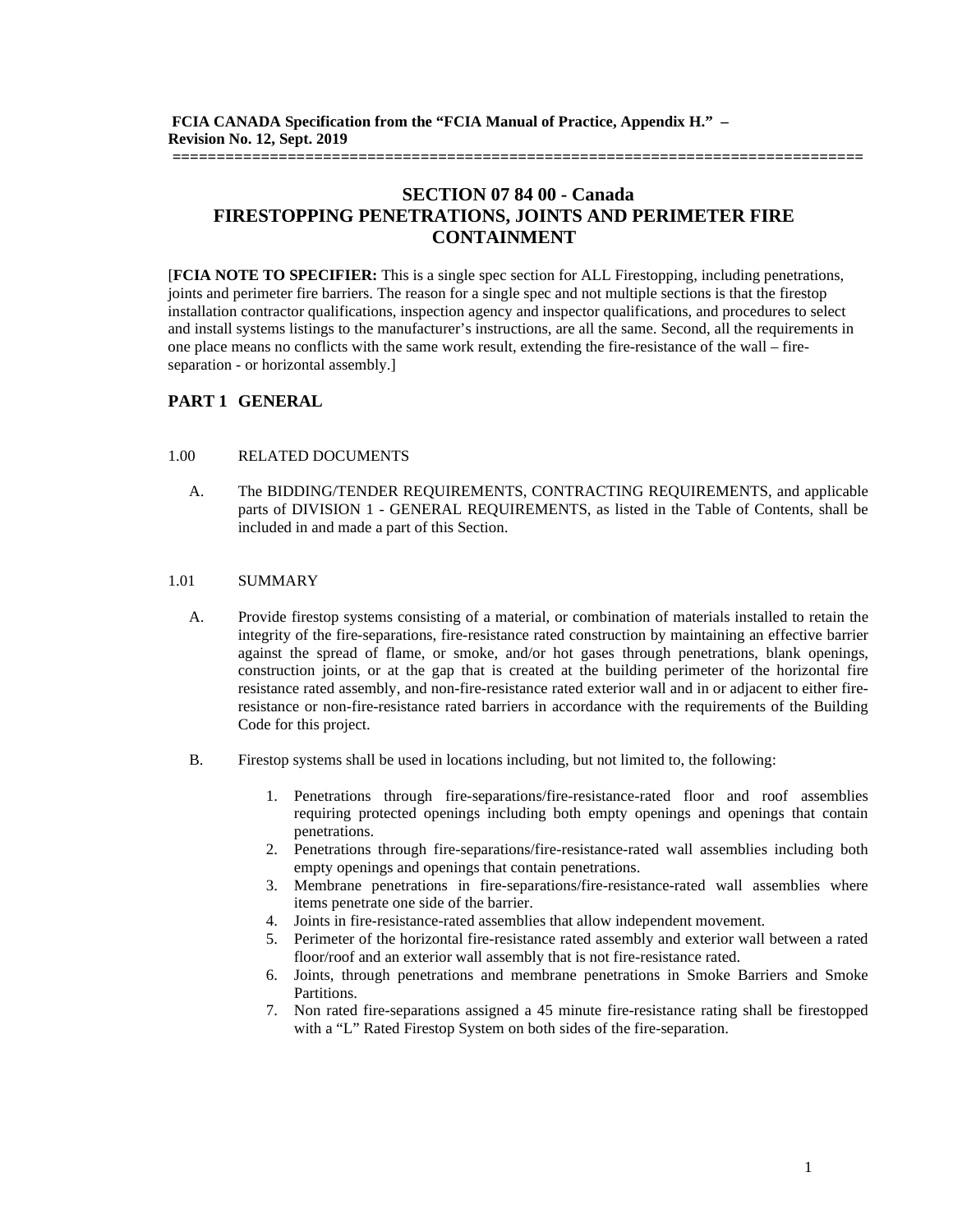### 1.02 RELATED WORK

- A. Examine Contract Documents for requirements that affect Work of this Section. Other Specification Sections that relate directly to Work of this Section include, but are not limited to:
	- 1. Division 3 CAST-IN-PLACE CONCRETE; Concrete work
	- 2. Division 4 UNIT MASONRY
	- 3. Division 5 EXPANSION, CONTROL, and SEISMIC JOINTS
	- 4. Division 7 THERMAL AND MOISTURE PROTECTION
	- 5. Division 8 GLASS, GLAZING AND METAL CURTAIN WALL SYSTEMS
	- 6. Division 9 GYPSUM WALLBOARD
	- 7. MasterFormat 1995 Division 15 MECHANICAL
	- 8. MasterFormat 1995 Division 16 ELECTRICAL, LIGHTING, POWER, ALARMS and COMMUNICATIONS
	- 9. MasterFormat 2004 Division 21 Fire Suppression
	- 10. MasterFormat 2010 Division 22 Plumbing
	- 11. MasterFormat 2010 Division 23 Heating, Ventilation, and Air Conditioning, (HVAC)
	- 12. MasterFormat 2010 Division 26 Electrical
	- 13. MasterFormat 2010 Division 27 Communications
	- 14. MasterFormat 2010 Division 28 Electronic Safety and Security
	- 15. MasterFormat 2010 Division 8 Openings

### 1.03 REFERENCES

- A. Comply with applicable requirements of the following standards. Where these standards conflict with other specified requirements, the most restrictive requirement shall govern.
	- 1. Underwriters Laboratories, Inc UL, LLC. (UL/ULC):
		- a) CAN4/ULC-S115 Fire Tests of Firestop Systems
		- b) CAN4/ULC-S102 Surface Burning Characteristics of Building Materials and Assemblies
		- c) CAN4/ULC-S101 Fire Endurance Tests of Building Construction and Materials
		- d) ULC Qualified Firestop Contractor Program
		- e) UL/ULC Firestop Exam
	- 2. American Society for Testing and Materials (ASTM).
		- a) E 2174 Standard Practice for On-Site Inspection of Installed Fire Stops
		- b) E 2393 Standard Practice for On-Site Inspection of Installed Fire Stop Joint Systems
		- c) E 2307 Standard Test Method for Determining the Fire Endurance of Perimeter Fire Barrier Systems Using the Intermediate-Scale, Multi Story Test Apparatus (ISMA)
		- d) E 2837 Standard Test Method for Determining the Fire Resistance of Continuity Head-of-Wall Joint Systems Installed Between Rated Wall Assemblies and Nonrated Horizontal Assemblies
	- 3. Factory Mutual (FM) Approvals:
		- a) FM Approval Standard of Firestop Contractors Class 4991
		- b) FM Firestop Exam
		- c) FM Approvals Standard for Firestops Class 4990
	- 4. Firestop Contractors International Association (FCIA):
		- a) MOP FCIA Firestop Manual of Practice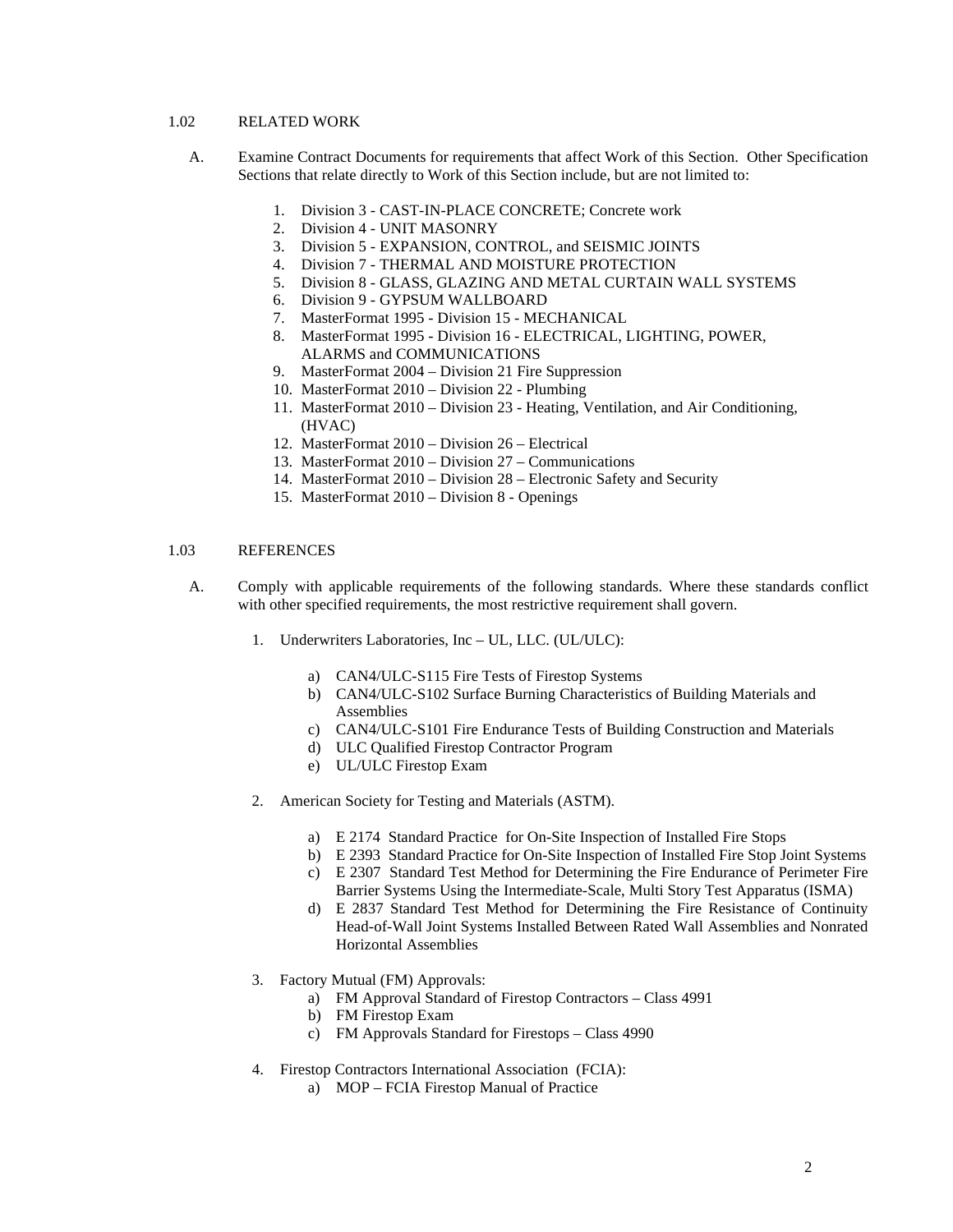- b) FCIA Recommended Professional Practice RPP-L-2018-1, for the Identification of Fire-Resistance Rated and Smoke Resistant Penetration and Joint Firestopping
- 5. International Firestop Council (IFC):
	- a) Ref. 1 Recommended IFC Guidelines for Evaluating Firestop Engineering Judgments (April 2001)
	- b) Ref. 2 Inspectors Field Pocket Guide
	- c) Ref. 3 IFC Recommended Guidelines for Performing Destructive Testing for Installed Penetration Firestop Systems, Fire Resistive Joint Systems, or Perimeter Fire Barrier Systems
- 6. International Accreditation Services
	- a) iAS Accreditation Criteria for Special Inspection Agencies AC-291
- 7. National Fire Protection Association (NFPA): **[FCIA NOTE TO SPECIFIER:** In some jurisdictions in Canada, NFPA Standards are mandated. Select the NFPA Standards below that apply.]
	- a) NFPA  $1$  The Fire Code
	- b) NFPA 70 National Electric Code
	- c) NFPA 101 Life Safety Code
	- d) NFPA 221 Fire Walls and Fire Barriers (preliminary to be released)
	- e) NFPA 251 Fire Tests of Building Construction and Materials

### 1.04 SYSTEM PERFORMANCE REQUIREMENTS

:

- A. Penetrations: Provide and install firestopping products that once installed to the tested and listed system or engineering judgment (EJ) / equivalent fire-resistance rated assembly (EFRRA) to become firestop systems or EJ/EFRRA's that are produced to resist the spread of fire, and/or the passage of smoke through breaches, gaps, openings, in fire-resistance-rated and smoke resistant assemblies according to requirements indicated, including but not limited to the following:
	- 1. Firestop all breaches made for penetrations passing through fire resistance rated wall and floor assemblies and other locations as indicated on the drawings.
	- 2. Provide and install complete penetration firestopping systems that have been tested and approved by a nationally recognized third-party testing agency to the listing and the manufacturers installation instructions.
	- 3. F Rated Through-Penetration Firestop Systems: Provide through-penetration firestop systems with F ratings indicated, as determined through testing in accordance with CAN/ULC-S115, but not less than one hour or the fire-resistance rating of the construction assembly being penetrated.
	- 4. FT Rated Through-Penetration Firestop Systems: Provide firestop systems with T (temperature) ratings, in addition to F ratings, as determined through testing in accordance with CAN/ULC-S115, where indicated, and required by the applicable Building Code.
	- 5. FTH Rated Through-Penetration Firestop Systems: Provide firestop systems with FTH (Hose Stream Test) ratings, in addition to F and T ratings, as determined through testing in accordance with CAN/ULC-S115, where indicated, and required by the applicable Building Code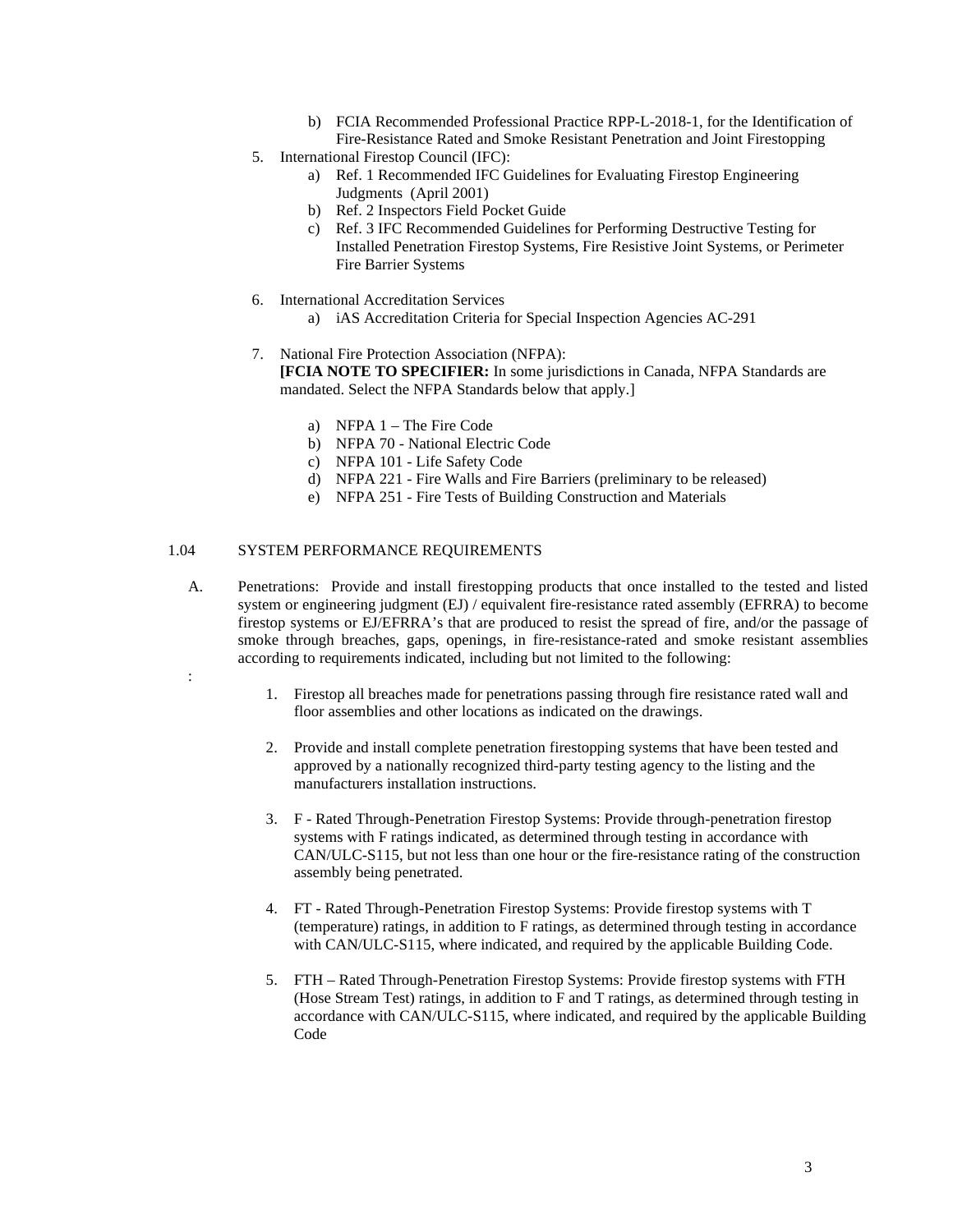6. L – Rated Through-Penetration Firestop Systems: Provide firestop systems with Air Leakage (L) ratings, in addition to F and T ratings, as determined in accordance with CAN- /LC-S-115, where indicated.

[**FCIA NOTE TO SPECIFIER:** Air Leakage Ratings are required for fire-resistance rated assemblies – fire separations - that are also to resist the passage of smoke. There are non rated smoke and sound products that might be acceptable to retard the passage of smoke in non-rated fire separations if adequate testing exists from the manufacturer. In the NBC, there is a statement that fire separations are to protect against smoke. Specifiers need to be clear in instructions where a L-Rated firestop system is required]

7. (Optional) W – Rated Through-Penetration Firestop Systems: Provide firestop systems with W Water Resistance ratings, in addition to F, T and L ratings, as determined through testing in accordance with per ULC-S-115, where indicated.

**[FCIA NOTE TO SPECIFIER:** Tested and listed systems and the manufacturers installation instructions are key to whether the products will be suitable for use in specific applications. There are various ratings produced from tests based on CAN/ULC-S-115, ASTM E 2837, and ASTM E2307.

**F-Fire Resistance,** is the time in minutes or hours, when flame pokes through the assembly to the non-fireexposed side of test assembly.

**The FT-Temperature rating,** is to test to measure if the through penetration firestop penetrating item(s) or fire-resistance rated joint assembly increase in temperature approx. 300 mm (12") above the horizontal assembly, approx. 162.8C (325F) above ambient. The T Rating is to measure how long it takes for the penetrating item or assembly to increase in temperature enough to catch combustibles on the non-exposed side of the assembly on fire 12" away.

The **H-Hose Stream is** mandatory for the F and T Ratings in ASTM and UL Standards. It is optional in the Canadian ULC standard.

**The L Rating,** is for air leakage through the assembly at ambient temperature and approx. 204.4C, (400F) The air simulates smoke moving through the assembly, with the L providing a quantifiable value for contractors to meet some code requirements in fire separations required to resist the passage of smoke. Note, the USA's International Building Code requires <5cfm/sf of opening area for each penetrant and no more than 100cubic feet per minute (cfm) / 100 square feet (sf), approximately. 9.29m sq. of wall area.

**The W-Rating** is for water resistance. The W rating tests conditioned material (about 30 days old) to see if water leaks through the assembly after 72 hours under an approx. 1m (3') water column over the firestop. It is an optional rating and is used to protect areas from water leaking through the assembly. Note that the test is performed when the material is fresh, not aged, nor exposed to cleaning chemicals, movement of the assembly or the penetrating item(s).

**The I-Insulation Rating,** is similar to the T Rating and measures temperature rise on the unexposed side of the assembly.

**The I-Integrity Rating,** is similar to the F-Fire rating in that the failure point is when flame pokes through the assembly.]

**[**The National Building Code of Canada (NBCC) requires firestopping with fire-resistance-ratings equal to the assembly where the void, breach, opening or gap is made for a joint, or penetrating item to pass through the assembly. The **F-Rating,** then, is equal to the fire-resistance of the assembly. The **F-Rating,** however, is different. There are a few exceptions in the NBCC where T-Ratings are not required such as in fireresistance-rated shafts and inside walls. **L-Ratings** for firestops are required for fire-separations required to resist the passage of smoke, but not spelled out completely as the NBCC is a performance based code. L Ratings are also required for smoke barriers in the USA International Building Code (IBC), and are listed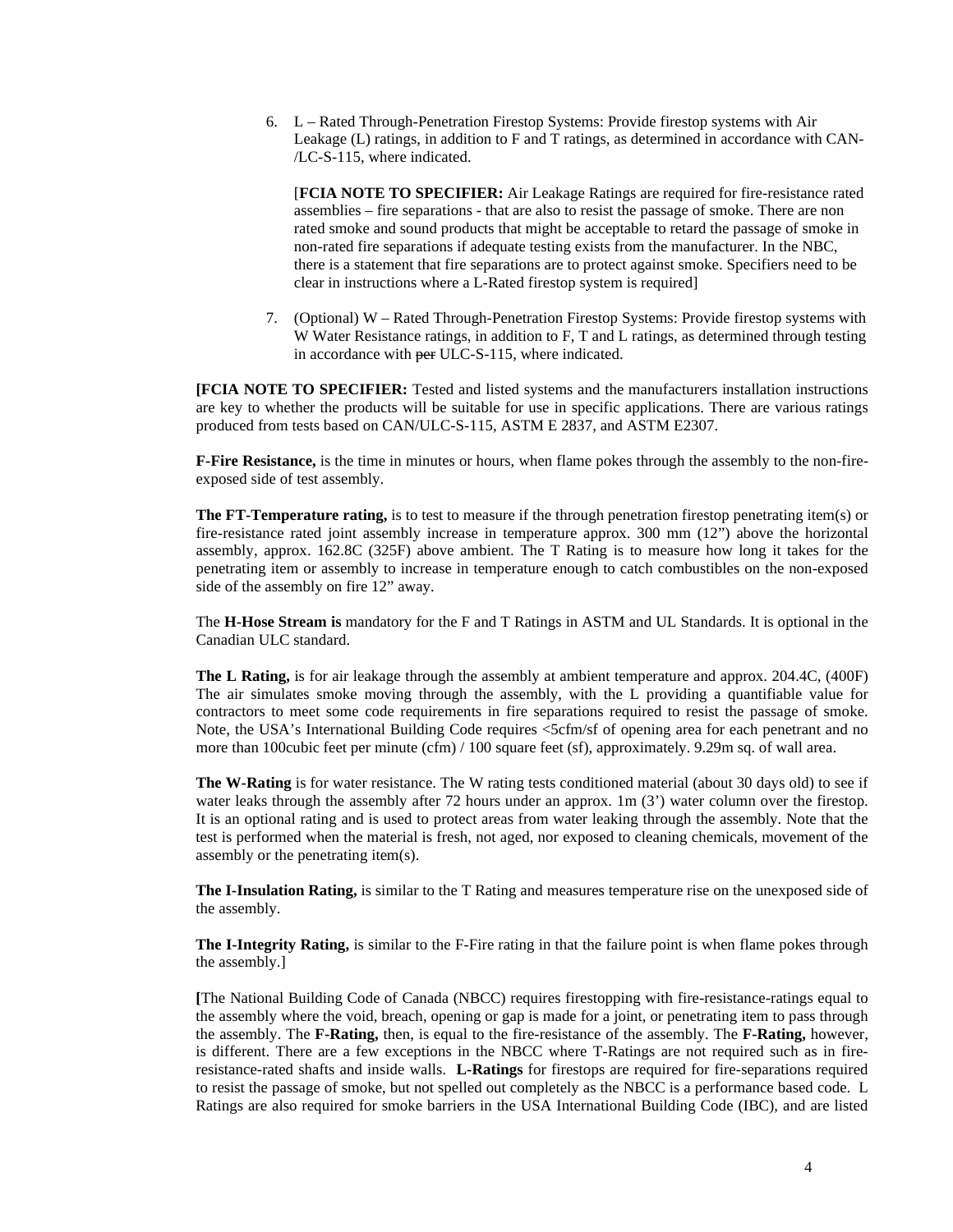in Chapter 8 of NFPA 5000 and NFPA 101, but not required by the occupancy chapters in NFPA's Standards. The NBCC mentions that smoke restriction is required for fire separations. As stated, the specifier needs to be clear on the interpretation from the NBCC so the firestop installation contractor selects a system with an L Rating to comply with project and code requirements. FCIA's position is that anyplace smoke is mentioned as a resistance requirement for a fire-separation that requires smoke resistance, that the **L-Rating** is the best way to establish smoke resistance. Where there is no fire resistance rating, manufacturers of products have declared their smoke and sound sealants as suitable for use in those situations. Specifier to verify that the products used in non-fire-resistance rated fireseparations/assemblies is suitable. **W-Ratings** are not referenced in the codes. Refer to the National Building Code of Canada for complete information.

- B. Perimeter Fire Containment Systems: Provide interior perimeter joint systems with fire-resistance ratings indicated, as determined per CAN4/ULC-S-115 or ASTM E 2307, but not less than the fire-resistance rating of the floor / horizontal assembly construction.
- C. Fire-Resistive Joints: Provide fire resistive joint systems with fire-resistance ratings indicated, as determined by tests performed to CAN4/ULC-S115 but not less than the fire-resistance rating of the assembly in which the breach or joint occurs. For where fire resistance rated walls do not meet and create a breach between a non-fire resistant horizontal assembly, provide fire resistive joint systems with fire-resistance ratings as determined by tests performed in accordance with ASTM E 2837.
- D. For firestopping breaches, gaps or joints exposed to view, traffic, moisture, and physical damage, provide firestop systems for these conditions that meet conditions expected as communicated through construction documents.
- E. Where there is no specific third party tested and listed, classified firestop system available for a particular firestop configuration, the firestopping contractor shall obtain from the firestop manufacturer, an Engineering Judgment (EJ) or Equivalent Fire Resistance Rated Assembly (EFRRA) for submittal. All EJ's or EFRRA's to state the manufacturer EJ/EFRRA will pass the fire tests referenced in this specification section for the application, if tested

[**FCIA NOTE TO SPECIFIER:** There are some jurisdictions that require an engineer's stamp on EJ/EFRRA's.]

#### 1.05 SUBMITTALS

- A. Submit Manufacturers Product Data Sheets for each type of product selected. Certify that Firestop Material shall be asbestos free and complies with local regulations.
	- 1. Certification by firestopping manufacturer that products supplied comply with local regulations controlling use of volatile organic compounds (VOC's) and are nontoxic to building occupants.

**[FCIA NOTE TO SPECIFIER:** It is critical that BOTH the manufacturers installation, inspection and

repair instructions be provided in addition to the system design listings. Repair procedures are needed for destructive testing that is an option within the ASTM E2174 and ASTM E 2393 Inspection Standards. Inspection acceptance criteria needs to be established by the listing and manufacturer's instructions. Without these, fire and life safety is compromised.]

B. Submit system design listings, including illustrations from a qualified testing and inspection agency that is applicable to each firestop configuration

 [**FCIA NOTE TO SPECIFIER:** It is important to NOT have specific systems selected in specifications and on the plans. Penetrating items change as do joint sizes and types from design to construction. That's why the firestop installation contractor selects the systems.]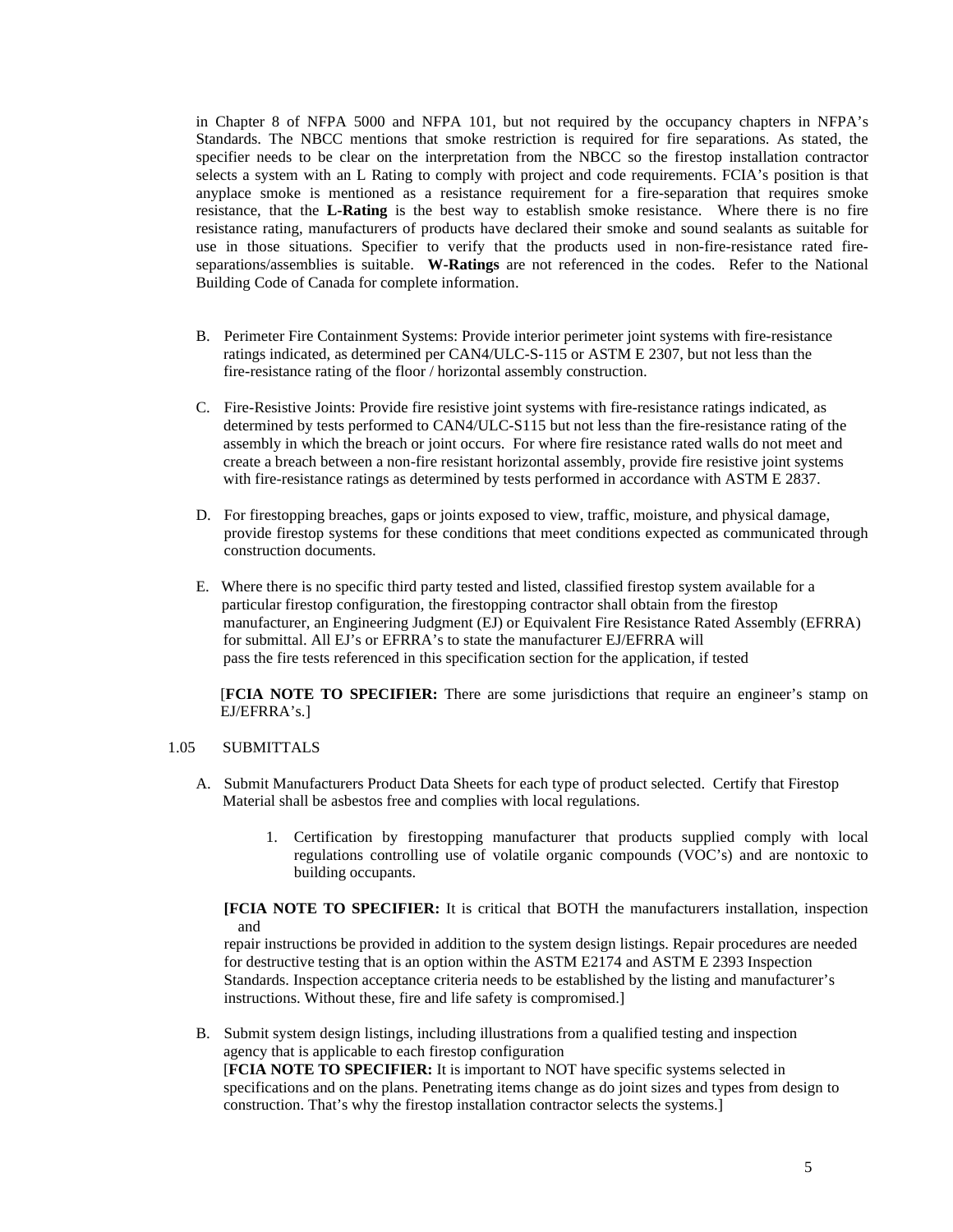- 1. Systems shall be submitted and reference system numbers in the UL Fire Resistance Directory or Online Certification Directory, under product categories XHEZ, XHDG or XHBN. As an alternative, system numbers from other approved agencies shall be submitted. An example of selected numbering, but not the complete numbering system is: a. Breaches in Concrete Assemblies with
	- i. Metal Penetrating Items. C-AJ-1XXX.
	- ii. Plastic Penetrating Items C-AJ-2XXX
	- iii. Cables C-AJ-3XXX
	- iv. Cable Trays C-AJ-4XXX
	- v. Insulated Penetrating Items C-AJ-5XXX
	- vi. Multiple Penetrating C-AJ-8XXX NOTE: There may be some systems available in other alpha numeric categories.
	- b. Breaches in Gypsum Wallboard Assemblies with
		- i. Metal Penetrating Items W-L-1XXX.
		- ii. Plastic Penetrating Items W-L-2XXX
		- iii. Cables W-L-3XXX
		- iv. Cable Trays W-L4XXX
		- v. Insulated Penetrating Items W-L-5XXX
		- vi. Multiple Penetrating W-L-8XXX
		- vii. NOTE: There may be some systems available in other alpha numeric categories.
	- c. Breaches between Walls and floors
		- i. Concrete to Concrete Wall to Floor HW-S or HW-D-XXXX
		- ii. Framed Wall to Concrete Wall WW-S or WW-D-XXXX NOTE: There may be some systems available in other alpha numeric categories.
	- d. Breaches between curtain walls and horizontal Assemblies
		- i. CW-S-XXXX or CW-D-XXXX
		- ii. NOTE: There may be some systems available in other alpha numeric categories.
	- e. Breaches between the bottom of the fire-separation and horizontal assembly. i. BW-S-XXXX
- 2. Where there is no specific third party tested and classified Firestop System available for particular firestop configuration from any manufacturer, the firestopping contractor shall obtain from the firestop manufacturer an Engineering Judgment (EJ) or Equivalent Fire Resistance Rated Assembly (EFRRA) for submittal The EJ or EFRRA shall state that the assembly is expected to pass the appropriate fire test and is equivalent to a tested and listed firestop system.
- C. Submit contractor qualifications as noted in "Quality Assurance" article.

### 1.06 QUALITY ASSURANCE

A. Fire-Test-Response Characteristics: Provide firestopping System Design Listing by a nationally recognized testing agency in accordance with the appropriate ULC Standard(s) per article 1.04 or another agency performing testing and follow-up inspection services for firestop materials that is acceptable to the authority having jurisdiction.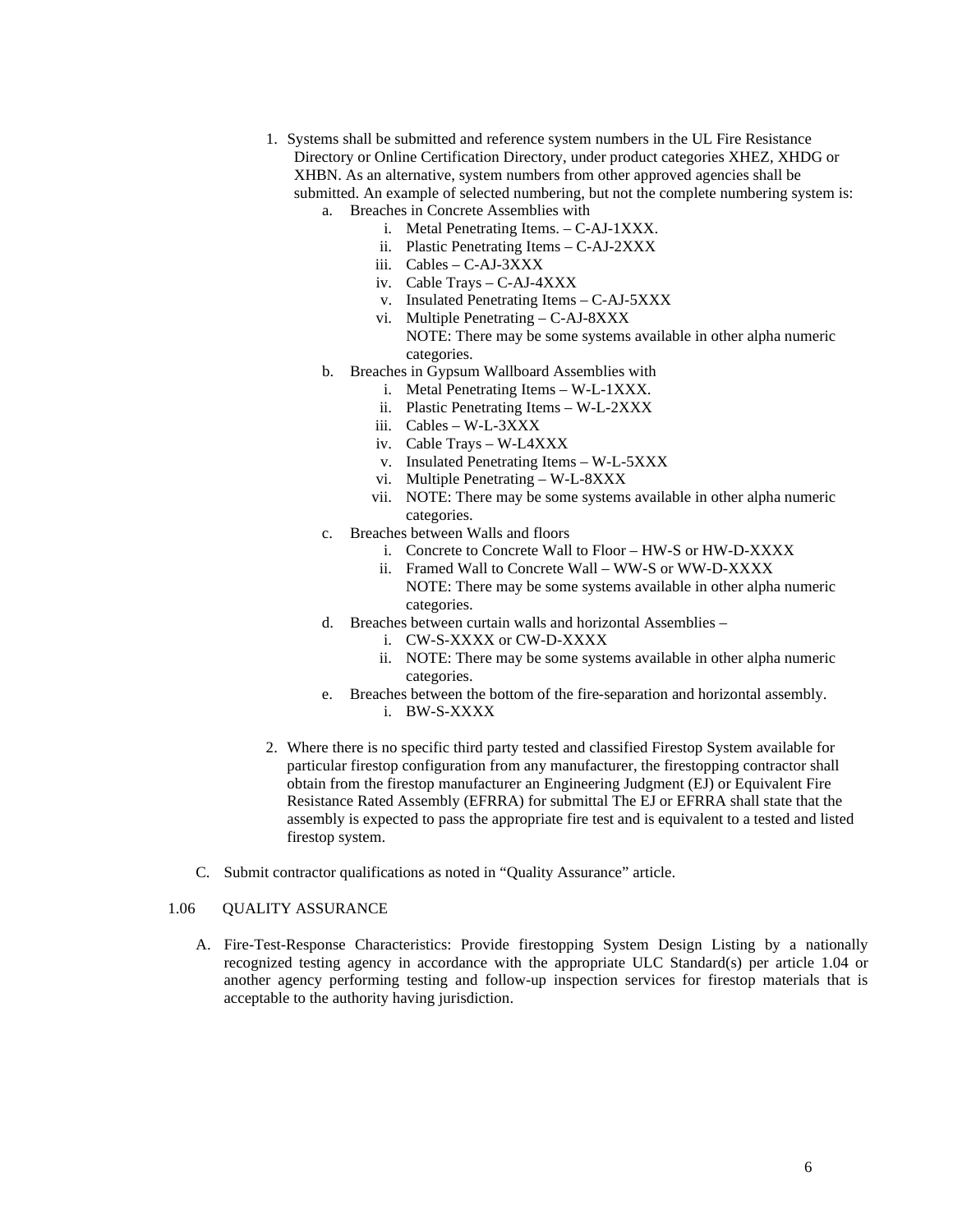- B. Contractor Qualifications: Acceptable firestop installation contractor (installer) firms shall be:
	- 1. UL/ULC Qualified Firestop Contractor, or.
	- 2. FM Approved in accordance with FM Standard 4991 Approval of Firestop Contractors, AND;
	- 3. Firestop Contractors International Association Contractor Member in good standing. Submit written proof of current membership in good standing.
	- 4. Licensed by the Province, Territory, or local authority, where applicable.
	- 5. Shown to have successfully completed not less than 5 comparable scale projects.

[**FCIA NOTE TO SPECIFIER:** The FM 4991 and UL/ULC Qualified Firestop Contractor Programs are optional, third party audit programs of a firestop installation contractor's management system – how the contractor gets systems selected, materials in conformance with the listing and construction documents, in addition to a person at the firm that has passed a rigorous examination. FM 4991 Approved and ULC Qualified Firestop Contractors are available and travel regionally. Firestop manufacturers programs are NOT equal to the FM 4991 or UL/ULC QFCP Programs because they are not independent evaluators of the contractor's management system. FM 4991 and UL/ULC QFCP costs to the firestop installation contractor are annual fees of about \$3500CAN spread across all the projects of the firm for the entire year. Initial approval or qualification range is about \$6500CAN. FM 4991 was introduced in 2001 and ULC QFCP in 2007. To find FM 4991 or UL Qualified Firestop Contractors, visit [www.FCIA.org.](http://www.fcia.org/)]

C. Special Inspection Agency Qualifications: Special Inspection agencies shall be: i. IAS AC 291 Accredited for Firestop Systems.

**[FCIA NOTE TO SPECIFIER:** This type of inspection is under review by the National Research Council of Canada's National Building Code of Canada Code Development Process. Special Inspection is required by the USA's International Building Code (IBC) in Chapter 17 in accordance with ASTM E 2174 and ASTM E 2393 Inspection Standards. BOTH the special inspection agency and special inspector are approved by the AHJ under the IBC. The IAS AC291 is a way to quantifiably qualify the special inspection agency qualifications. Verify availability of IAS AC 291 Accredited Inspection Agencies in project location. Visit [www.FCIA.org](http://www.fcia.org/) for more info.]

- D. Special Inspectors Credentials: Special Inspectors shall have experience in the same type and complexity of work inspected. In addition, both the competence and experience shall be acceptable to the authority having jurisdiction, where inspection is code mandated Special inspectors shall prove competency by passing at 80%, either:
	- i. FM Firestop Exam,
		- Or
	- ii. UL/ULC Firestop Exam
		- AND
	- iii. IFC Firestop Exam

 [**FCIA NOTE TO SPECIFIER:** Regardless of location in the world, inspectors need to demonstrate competence and experience in the same type and complexity of work inspected. One way to prove competency is through passing the FM or UL/ULC Firestop Exam. Both inspection and installation questions are part of the exam in addition to general and systems selection and analysis knowledge.

- E. Single Source Responsibility: Obtain firestop systems for each kind of penetration and construction condition indicated from a single primary firestop systems manufacturer.
	- 1. Materials of different manufacture than allowed by the tested and listed system shall not be intermixed in the same firestop system or opening.
	- 2. Tested and listed, classified firestop systems are to be used. If another manufacturer has a tested and listed system, then that system shall be used prior to an Engineering Judgment (EJ) or Equivalent Fire Resistance Rated Assembly (EFRRA).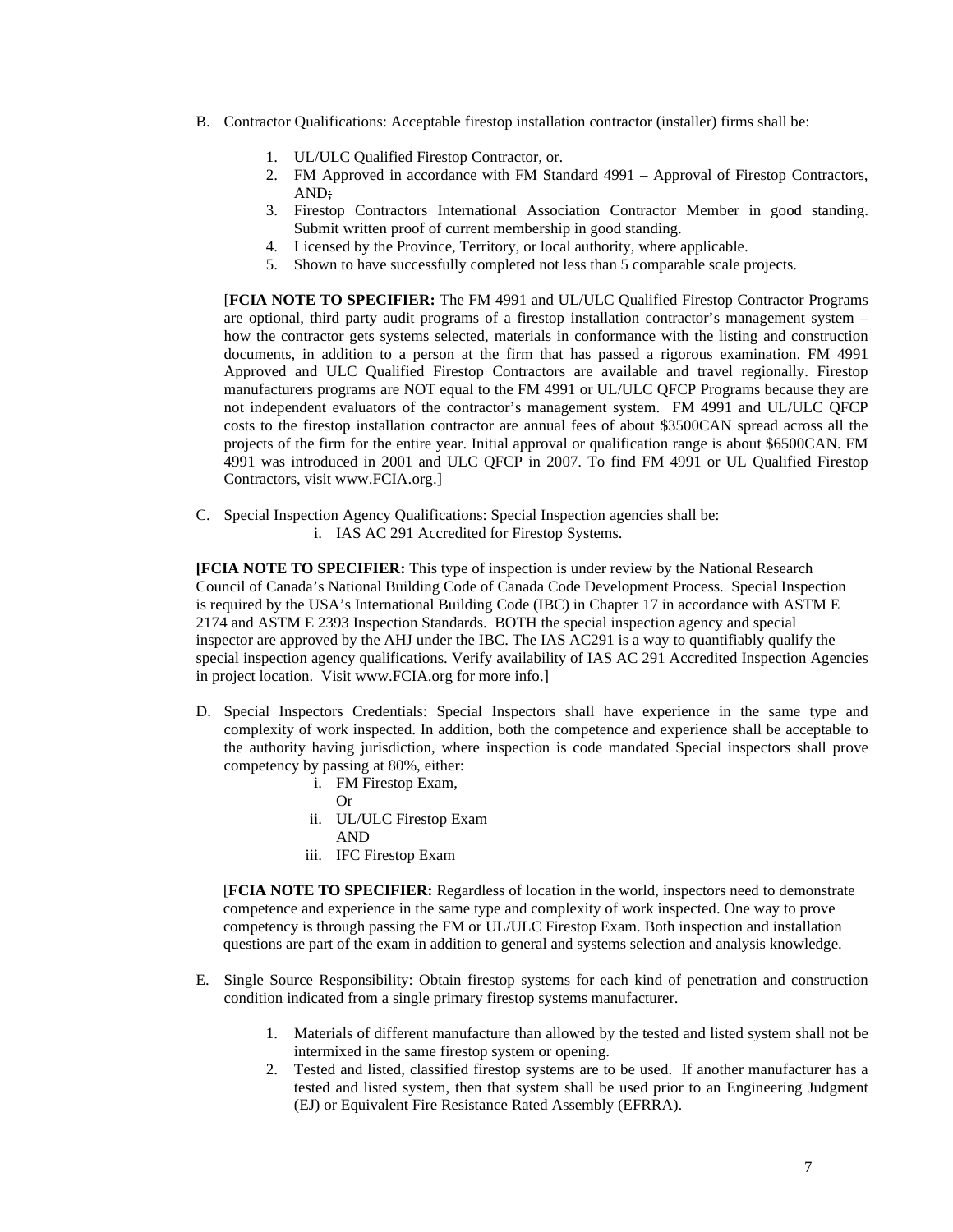- F. Field Constructed Mockup: Prior to installing firestopping, erect mockups for each different firestop system indicated to verify selections made and to demonstrate qualities of materials and execution. Build mockups to comply with the following requirements, using materials indicated for final installations.
	- 1. Locate mockups on site in locations indicated or, if not indicated, as directed by Architect. Include mockup for each type of system.
	- 2. Notify Architect in advance of the dates and times when mockups will be installed.
	- 3. Obtain Architect and AHJ's acceptance of mockups before start of Work.
	- 4. Retain and maintain mockups during construction in an undisturbed condition as a standard for judging completed unit of Work. Accepted mockups in an undisturbed condition at time of Substantial Completion may become part of completed unit of Work.

### 1.07 DELIVERY, STORAGE, AND HANDLING

- A. Deliver firestopping products to Project site in original, unopened containers or packages with intact and legible manufacturers' labels identifying product and manufacturer.
- B. Store and handle firestopping materials in accordance with manufacturers written instructions.

### 1.08 PROJECT CONDITIONS

- A. Environmental Conditions: Install firestopping in accordance with manufacturers written instructions and the system design listings.
- B. Ventilation: Ventilate per firestopping manufacturers' instructions or Safety Data Sheet (SDS)

### 1.09 SEQUENCING AND SCHEDULING

A. Project coordination is essential to inform and educate all the parties involved with the firestopping process of their role and how they can affect firestopping on the project. A pre-construction meeting shall be scheduled and required for all parties involved prior to the start of construction. Firestop Systems tested and listed systems from laboratory directories, engineering judgements/equivalent fire resistance rated assembly documentation shall be used to prepare breaches in fire-resistance rated and smoke resistant assemblies.

#### 1.10 ENVIRONMENTAL REGULATIONS

- A. All materials shall be asbestos free and comply with local VOC Regulations.
- B. If required, hazardous disposal of firestop materials shall be strictly observed as noted on the individual SDS.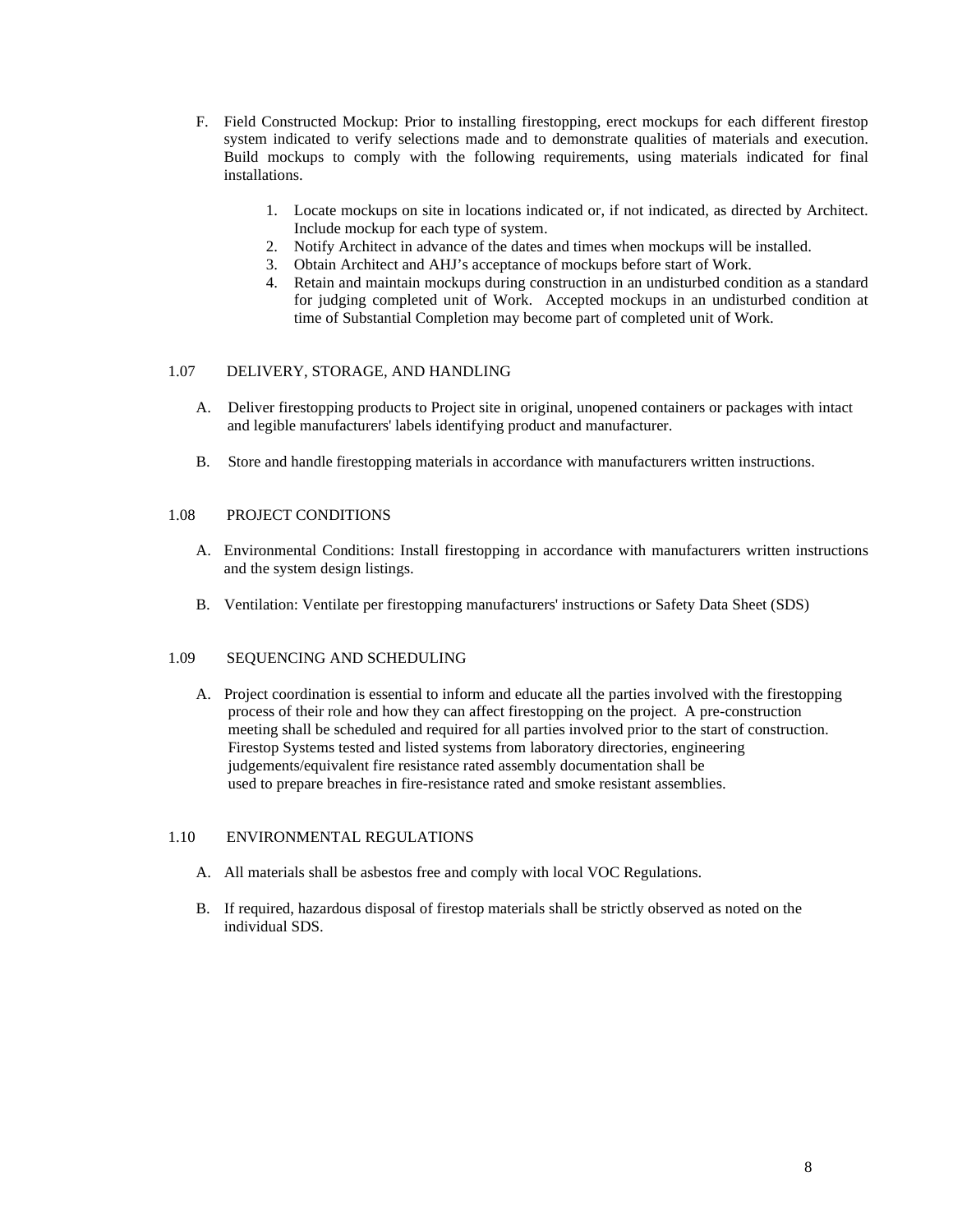### **PART 2 PRODUCTS**

### 2.01 FIRESTOPPING, GENERAL

- A. Systems listed by approved testing agencies, as identified in part 1 above, may be used, providing they conform to the construction type, penetrant type, annular space requirements and fire rating involved in each separate instance.
- B. Manufacturer of firestop products shall have been successfully producing and supplying these products for a period of not less than 3 years, and be able to show evidence of at least 10 projects where similar products have been installed and accepted.
- C. Firestop products produced by FCIA Manufacturer Members in good standing.
	- a. 3M Fire Protection Products
	- b. BALCO, Inc.
	- c. Construction Specialties, Inc.
	- d. EMSEAL Joint Systems, Ltd.
	- e. Fireline 520, an Inpro Company
	- f. HILTI, Inc.
	- g. International Carbine Technology Co., Ltd.
	- h. NUCO, Inc.
	- i. Rectorseal/CSW Industrials
	- j. ROCKWOOL
	- k. Specified Technologies, Inc.
	- l. Thermafiber, Inc. (An Owens Corning Company)

### **PART 3 EXECUTION**

### 3.01 EXAMINATION

A. Examine substrates and conditions, with Installer present, for compliance with requirements for opening configurations, penetrating items, substrates, and other conditions affecting performance of firestopping. Notify the responsible party or parties of any unsatisfactory conditions. Do not proceed with installation until unsatisfactory conditions have been corrected.

#### 3.02 PREPARATION

Cleaning & Preparation: Clean and prepare surfaces as recommended by firestop system Manufacturer's installation instructions and the system design listing.

- A. Verify that system components are clean, dry, and ready for installation.
- B. Verify that field dimensions are as shown on the Drawings, tested and listed, classified systems, Engineering Judgments, EFRRA's and as recommended by the manufacturer.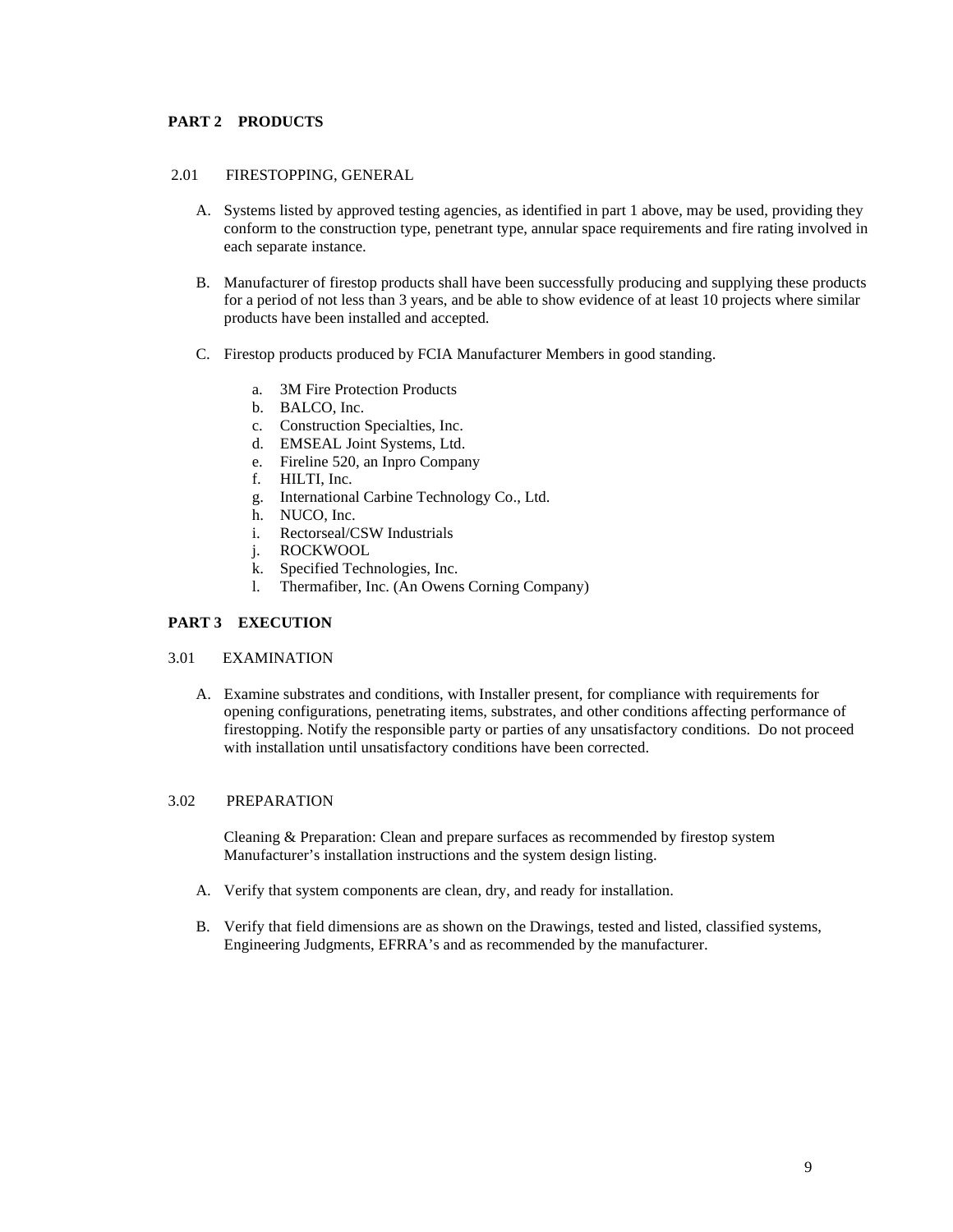### 3.03 INSTALLING PENETRATION FIRESTOPS

- A. General: Comply with the "System Performance Requirements" article in Part 1 and the throughpenetration firestop manufacturer's installation instructions and drawings pertaining to products and applications indicated.
	- 1. Coordinate with other trades to assure that all pipes, conduit, cable, and other items, which penetrate fire rated construction, have been permanently installed prior to installation of firestop assemblies.
	- 2. Multiple service penetrations require minimum space between penetrating items equal to the size of the smallest penetrating item, minimum 50mm (2") spacing.
	- 3. Schedule the work to assure that partitions and all other construction that conceals penetrations are not erected prior to the installation of firestop and smoke seals.
- B. Install packing/backing/forming materials and other accessories in accordance with manufacturers written instructions, tested and listed, classified systems
- C. Install fill, void and cavity materials for through-penetration firestop systems by proven techniques as recommended by the manufacturer, tested and listed, classified system and tooled to produce the following results:
	- 1. Clean surfaces as recommended by manufacturers' written instructions and the system design listing.
	- 2. Completely fill voids and cavities formed by openings, forming materials, accessories, and penetrating items, in accordance with the system design listing.
	- 3. Install materials so they contact and adhere to substrates formed by openings and penetrating items.
	- 4. Finish to produce smooth, uniform surfaces as recommended by manufacturer's installation instructions and tested and listed, classified system requirements.

### 3.04 INSTALLING FIRESTOP JOINT SYSTEMS

- A. General: Comply with the "System Performance Requirements" article in Part 1 and with the firestop manufacturer's installation instructions, system design listings and drawings pertaining to products and applications indicated.
	- 1. Install joint forming materials to provide support of firestop materials during application and at the position required to produce the cross-sectional shapes and depths of installed firestop material relative to joint widths that allow optimum sealant movement capability and develop fire-resistance rating required.
- B. Install tested and listed, classified systems and non-tested engineering judgments, EFRRA's that result in firestop materials:
	- 1. Directly contacting and fully wetting joint substrates.
	- 2. Completely filling recesses provided for each joint configuration in accordance with the system design listing,
	- 3. Providing uniform, cross-sectional shapes and depths relative to joint width that optimize movement capability and meet tested and listed system requirements.
- C. Tool or smooth non-sag firestop sealant materials immediately after their application and prior to the time skinning or begins. Form smooth, uniform beads of configuration indicated or required to:
	- 1. produce fire-resistance rating
	- 2. to eliminate air pockets
	- 3. to ensure contact and adhesion with sides of joint.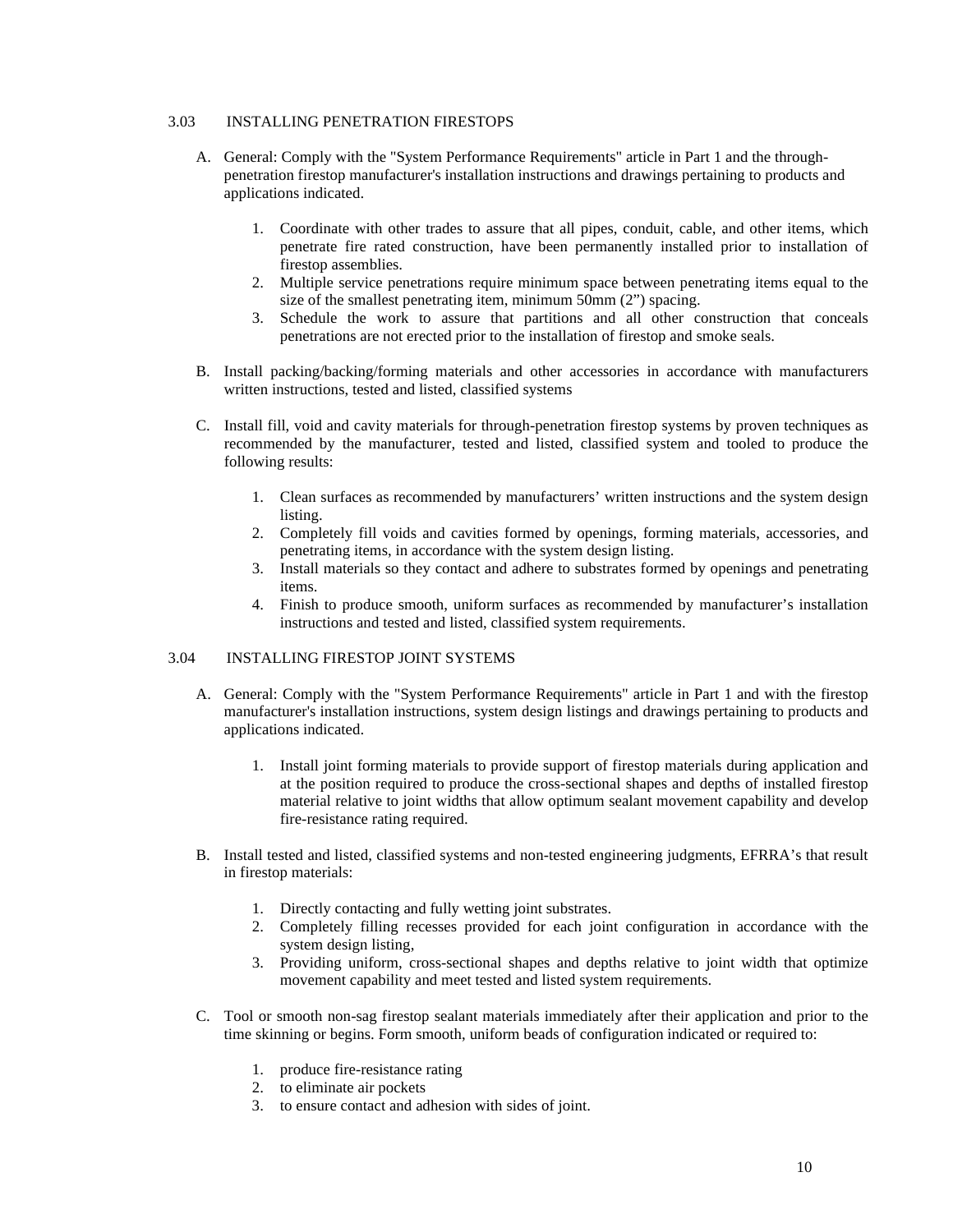### 3.05 INSTALLING PERIMETER FIRE BARRIER SYSTEMS

- A. General: Comply with "System Performance Requirements" article in Part 1 and with the firestop manufacture's installation, systems design listings and drawings pertaining to products and applications indicated.
- B. Install metal framing, curtain wall insulation, mechanical attachments, safing materials and other firestop system components as applicable within the system design, engineering judgement/equivalent fire-resistance rated assembly.

### 3.06 FIELD QUALITY CONTROL

- A. Provide either of the following:
	- a. CERTIFICATE OF CONFORMANCE Firestopping shall be installed by an FM 4991 Approved Firestop Contractor and/or UL/ULC Qualified Firestop Contractor. The installer shall issue to AHJ or Owner a Certificate of Conformance confirming that the work has been carried out in accordance with specifications.

…AND/OR...

- b. INSPECTION Independent inspection agency employed and paid by owner, will examine penetration firestopping in accordance with  $ASTM E - 2174$ , "Standard Practice for On-Site Inspection of Installed Fire Stops and ASTM E-2393, "Standard Practice for On-Site Inspection of Installed Fire Stop Joint Systems.
- c. The type of firestop is defined as by system design listing by firestop installation contractor.

[**FCIA NOTE TO SPECIFIER:** Chapter 17 of the 2012-2018 International Building Code requires ASTM E 2174-09 and ASTM E 2393-09 for buildings 75' and higher, and Occupancy Category III or IV buildings constructed in accordance with Section 1604. Firestopping is a very detailed, technical installation. Inspection for all contractors installing firestop is critical. If the percentage inspection does not include 'by contractor', then contractors might not get inspected. The same system design listing is used by many contractors from mechanical, plumbing electrical to communications and low voltage, piping contractors.

### 3.07 CLEANING

- A. Clean off excess fill materials and sealants adjacent to openings and joints as work progresses. Use methods and cleaning materials approved by manufacturers of firestopping products and or assemblies in which openings and joints occur.
- B. Protect firestopping during and after curing period from contact with contaminating substances. If damage caused by others, owner and general contractor to instruct firestop contractor to make appropriate repairs and charge to appropriate trades.

### 3.08 DOCUMENTATION

- A. Provide **documentation** of penetrations, joints and perimeter fire containment listings and designs with areas noted on life safety drawings to building owner and manager.
- B. Documentation: Provide details of installations, with Listed Systems and/or EJ/EFRRA's and locations on Life Safety Drawings for restoring the fire resistance rating or smoke resistant properties where a breach in an assembly occurs for a fire-resistance rated joint, penetration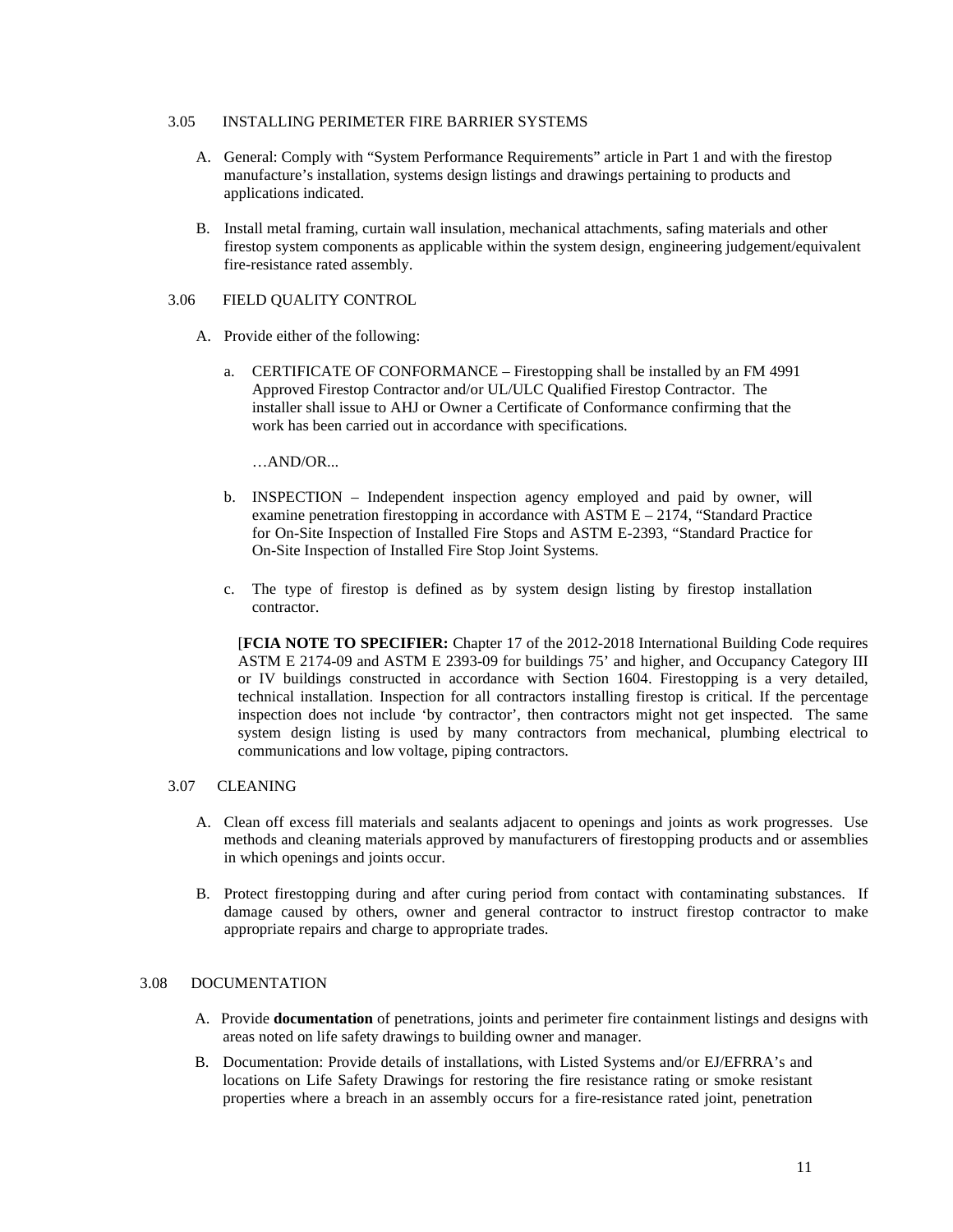and/or safing slot, perimeter fire containment system. Such documentation shall be delivered as a binder, electronic or software application/program to the building owner or manager at the end of construction. This information shall be part of the closeout documents. Documentation shall be composed in a concise and comprehensible manner by so that the Authority Having Jurisdiction (AHJ) can understand and verify installations.

**[NOTE TO SPECIFIER:** A closeout document is required for the AHJ to be able to verify what the installed firestop systems are for final approval. While this should be specified in Division 1, it is very specific here in 07-84-00. It would be better suited to have the work result documented by the contractor who installs the systems directed by 07-84-00. If this section is moved to Division 1, and used in its entirety for this work, it is also appropriate.

Firestop System selection and installation involves complex issues and concepts. Installers of firestop systems must be able to select the correct firestop system for that particular application, have exceptional knowledge of all aspects of firestopping and be able to communicate firestop systems well. ]

The closeout documentation consisting of the manufacturers installation and maintenance instructions, systems design listings and SDS Sheets is a required communication from the installer to provide the building owner and manager information needed to maintain compliance with NFPA 101, The Life Safety Code, and Chapter 4, the National Fire Code of Canada, and other codes requiring fire resistance rated and smoke resistant barrier maintenance.]

- C. On Site Firestop Identification Systems: (Optional) Wall and floor identification system, shall be permanent, affixed, labels made that self-destruct upon removal, consisting of paper, metal or ceramic fiber materials, or hanging tags in accordance with FCIA Recommended Professional Practice RPP-L-2018-1, for the Identification of Fire-Resistance Rated and Smoke Resistant Penetration and Joint Firestopping. The firestop system identification device shall be located within 150mm (6") of the firestop system edge, each side of the wall, accessible side of horizontal assemblies, in or out of view. Firestop identification systems shall be installed as each firestop system is completed. Firestop Identification system shall have the following minimum information:
	- a. The words "Warning Firestop System Do Not Remove or Tamper"
	- b. ULC or other laboratory tested and listed system number.
	- c. Date of Installation.
	- d. Installing Contractor Company name, contact information.
	- e. Manufacturer Company Name
	- f. Installing Individual Identifier
- D. Fire Separation Markings
	- a. Provide identification for all vertical fire separations.
	- b. Identification markings: Adhesive tamper evident stickers, stencil painted with lettering at least 75 mm (3") in height with a minimum 10 mm (3/8") stroke in contrasting color.
	- c. Marking to incorporate the assembly's fire-resistance rating and the type of assembly that the words:

"FIRE SEPARATION AND/OR SMOKE BARRIER – PROTECT ALL OPENINGS".

**[FCIA SPECIFIER NOTE**: For areas exposed to view, verify acceptable options such as the use of red dots with the Owner to identify fire separations. Delete the following paragraph if not used.]

d. For occupied areas with exposed ceilings: use 50 mm red dot adhesive stickers, stencil painted red dots, without horizontal painted lines.